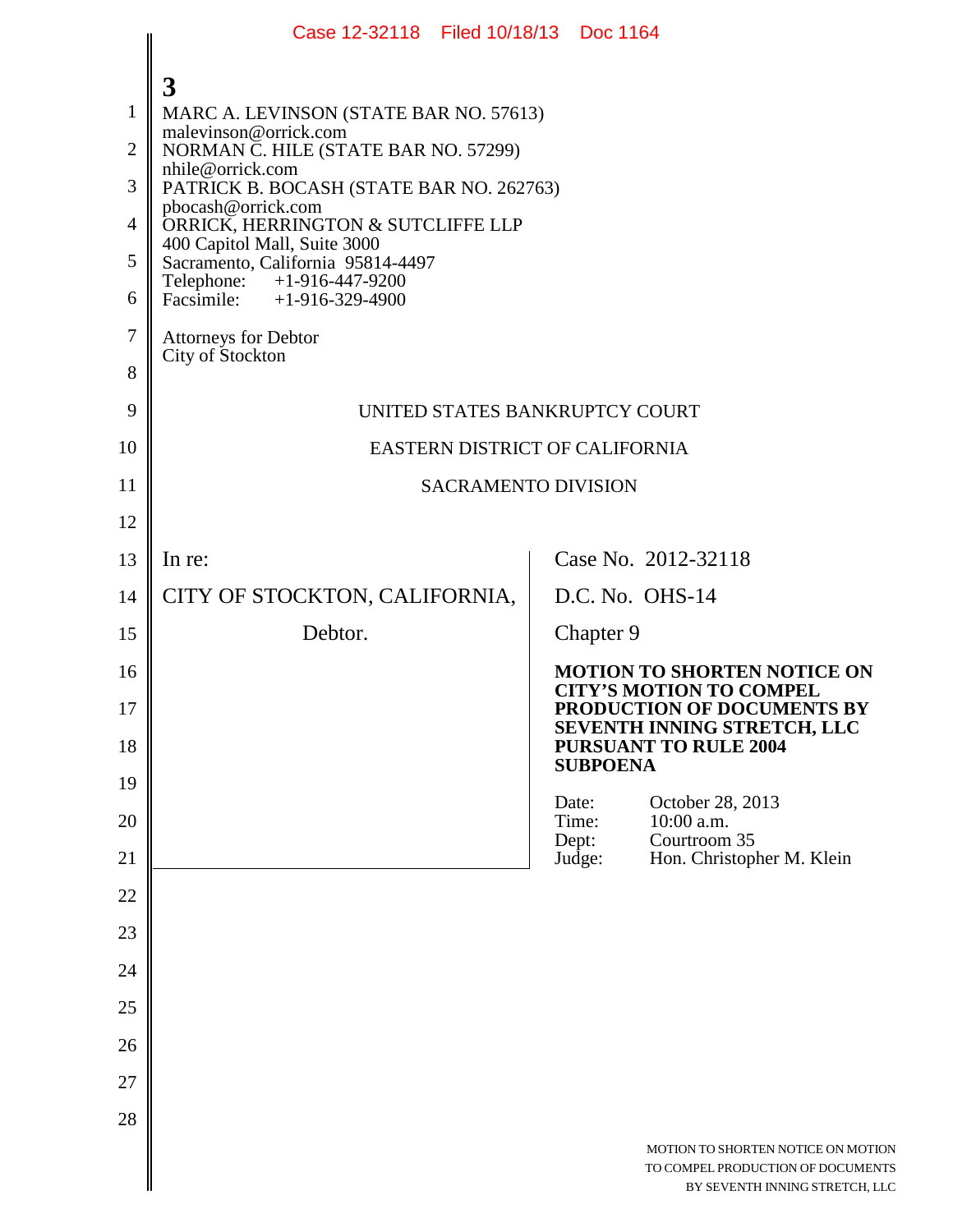## Case 12-32118 Filed 10/18/13 Doc 1164

1 2 3 4 5 6 7 8 The City of Stockton, California (the "City"), the debtor in the above-captioned case, respectfully moves (by this "Motion") for entry of an order shortening the notice period for the hearing on the City's Motion To Compel Production Of Documents By Seventh Inning Stretch, LLC Pursuant To Rule 2004 Subpoena (the "Motion to Compel"), which pleading the City is filing concurrently. Pursuant to Local Rule  $9014-1(f)(3)$ , the Court can, for good cause shown, order that the amount of notice for a hearing be shortened to fewer than 14 days. The City respectfully represents that good cause exists to shorten notice of the hearing on the Motion to Compel from 14 days to 10 days.

9 10 11 12 13 14 15 16 17 18 19 20 21 As detailed in the Motion to Compel, on September 12, 2013, the Court granted the City's application for an order under Federal Rule of Bankruptcy Procedure 2004 authorizing the examination of Seventh Inning Stretch, LLC ("SIS"). On September 13, the City served its Subpoena For Rule 2004 Examination ("Subpoena") on SIS, setting October 14, 2013 as the deadline for production of the information requested by the Subpoena. SIS did not serve its Objections To Subpoena For Rule 2004 Examination ("Objections") on counsel for the City until October 8, 2013, 11 days after the deadline to do so. After receiving the Objections, counsel for the City attempted to contact counsel for SIS via telephone on October 11 and October 14, both times without success. On October 14, counsel for the City sent counsel for SIS an email stating the City's position that SIS was required to produce the requested documents that day (October 14). Counsel for SIS responded the next day (October 15), asking for additional explanation regarding the City's document request and giving no indication that SIS was prepared to comply with the Subpoena.

22 23 24 25 26 The City needs the information requested by the Subpoena to decide whether to assume or reject its license agreement with SIS and how to treat SIS in a plan of adjustment. The Court's limited availability to hear the Motion to Compel before November 18 (the next hearing date available after October 28), when combined with SIS's delay<sup>1</sup>, constitutes good cause to shorten notice on the Motion to Compel and set an October 28 hearing. Delaying the hearing on the

27

<sup>28</sup>  $<sup>1</sup>$  As noted in the Motion to Compel and in the supporting Laurie Montes declaration, the City has been requesting</sup> such information since August 1, 2013.